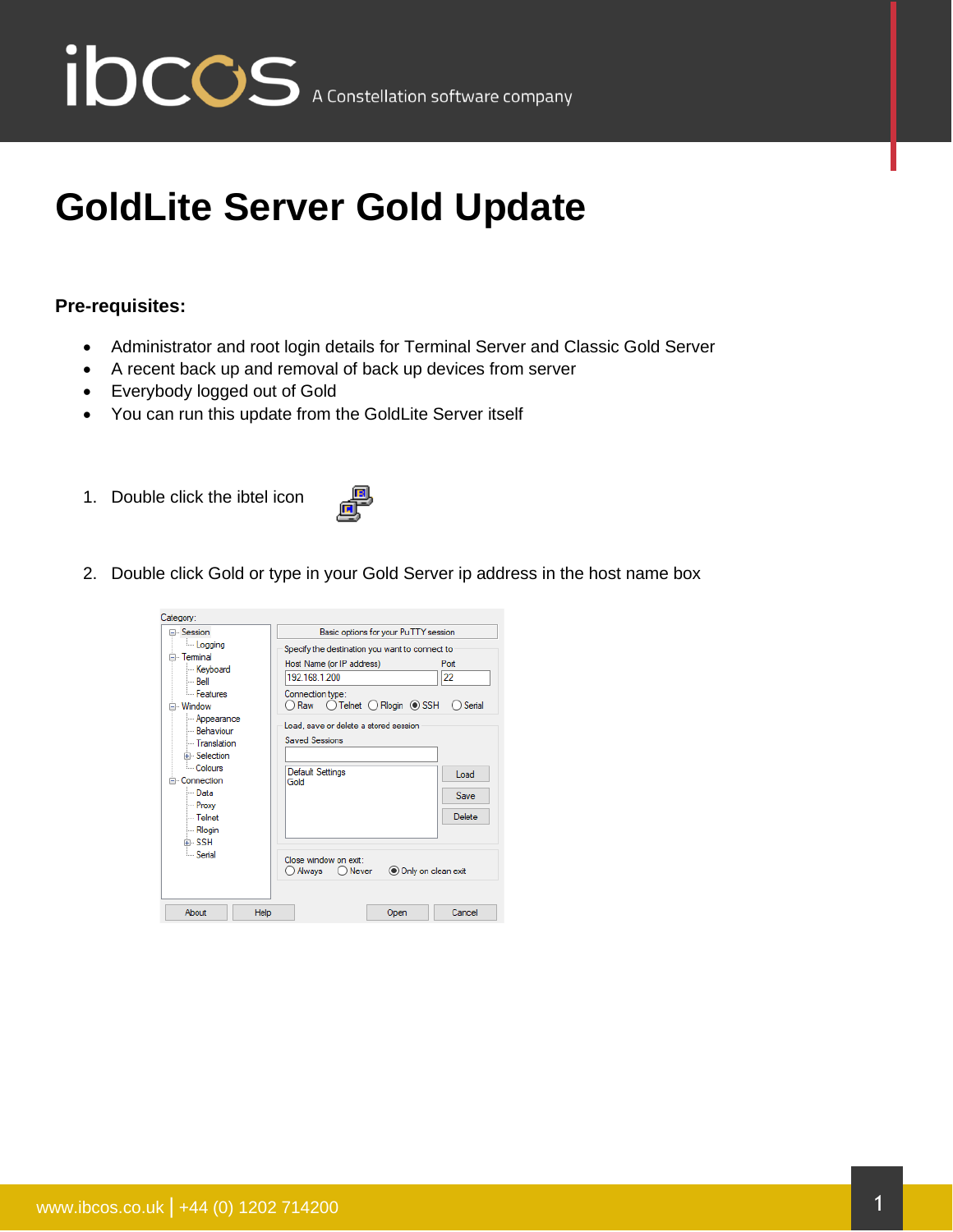

3. Instead of writing 'gold' at login, use 'root' and the password



4. When you see # type 'down' and press enter

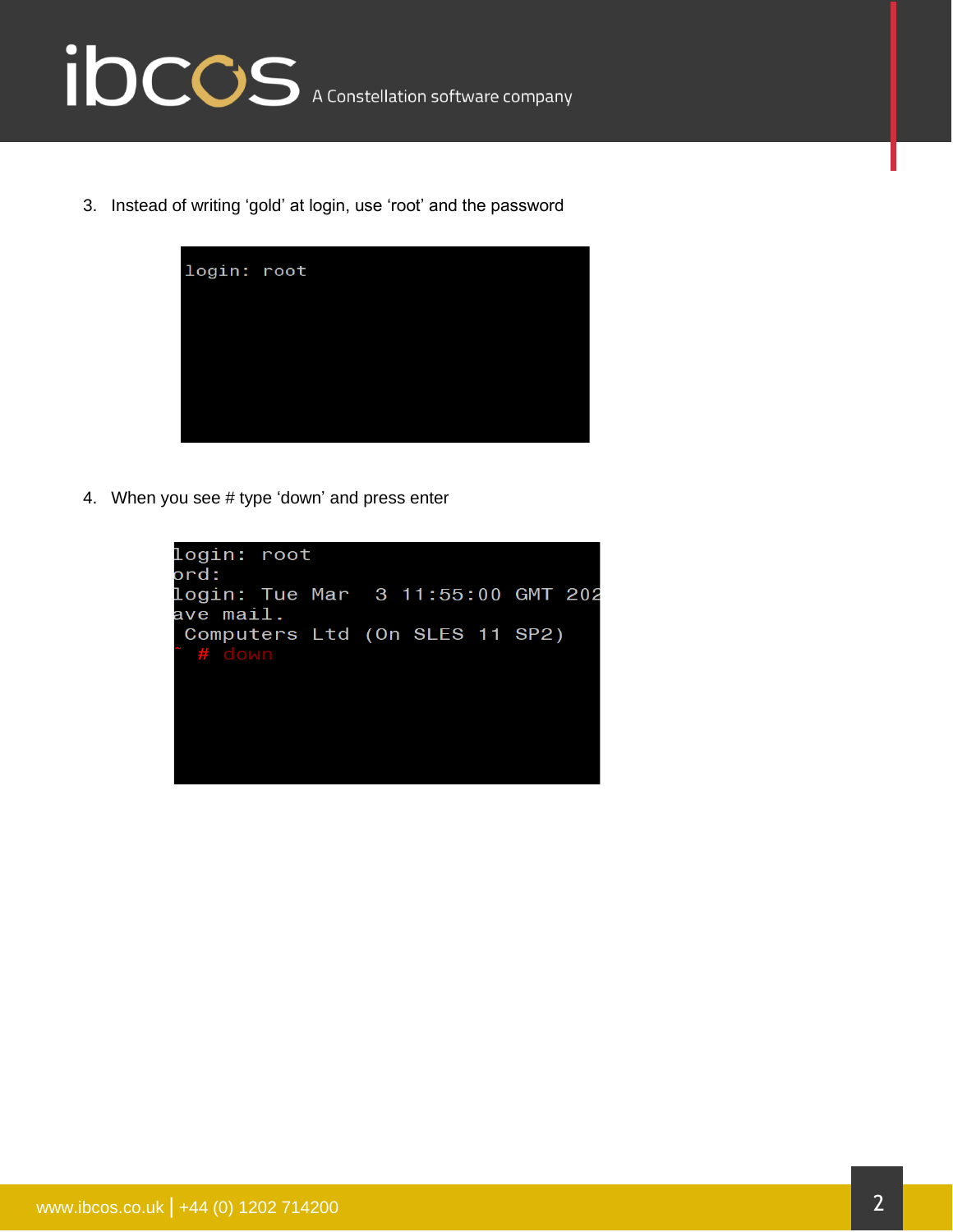

5. It will now say "The system is going down for system halt" you will see the Check Gold box change from Gold Available to No Gold. The ibtel screen may close or display the message below, this is normal and you can close it with the cross in the top right-hand corner.





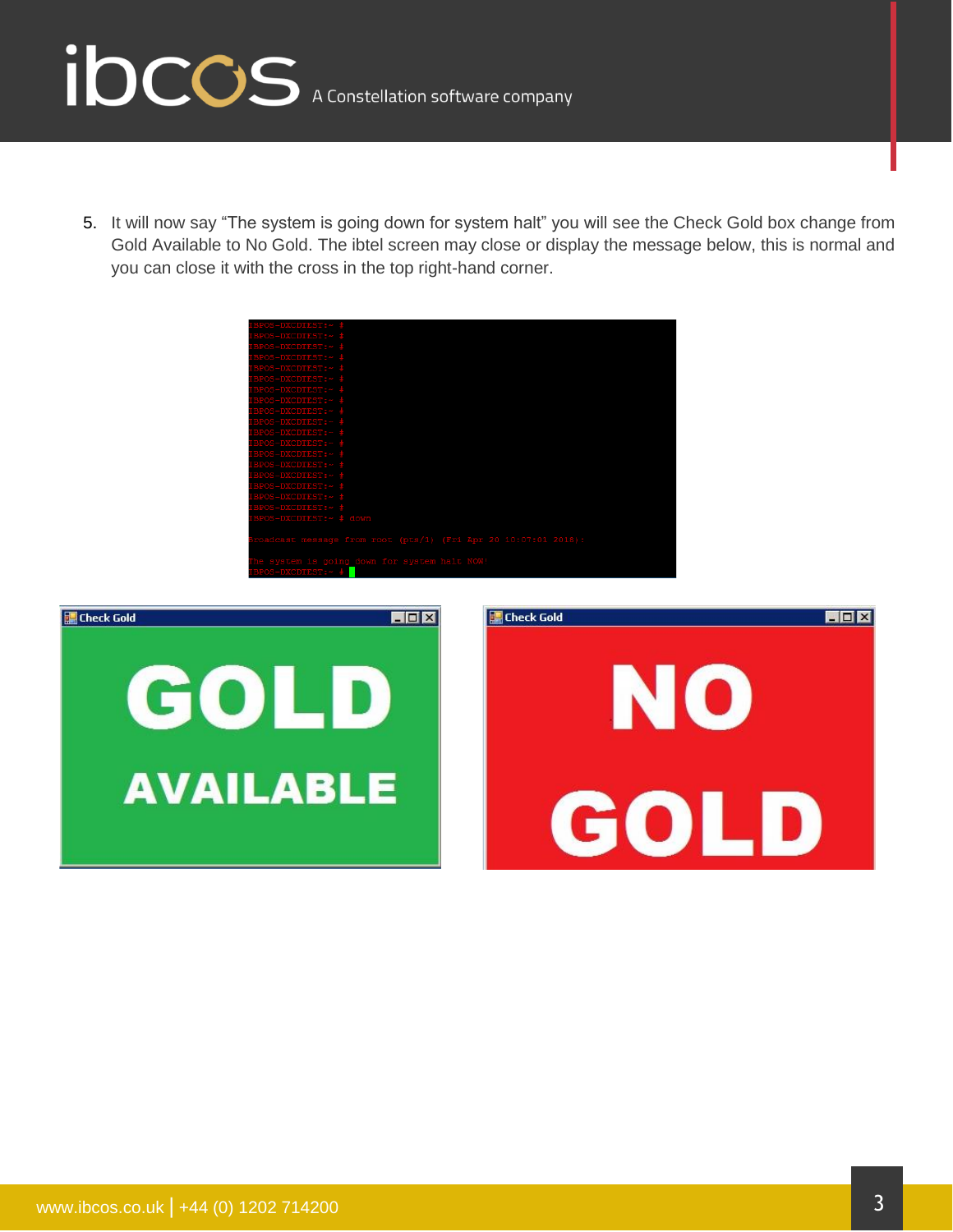

6. Reboot the Terminal Server by pressing the Windows Start button and restart

| services                                                                  |                                                                  |                               |  |  |
|---------------------------------------------------------------------------|------------------------------------------------------------------|-------------------------------|--|--|
|                                                                           | Help and Su                                                      | Disconnect                    |  |  |
| Run                                                                       | <b>Run</b>                                                       | Lock                          |  |  |
|                                                                           | Windows Se                                                       | Restart                       |  |  |
| All Programs                                                              |                                                                  | Shut down                     |  |  |
| O<br>Search programs and files                                            | --------------------------<br>Log off<br>----------------------- | Install updates and shut down |  |  |
| --------------<br>×.<br>Start<br>$\frac{1}{2}$<br><b>BELLEVILLE LEADS</b> |                                                                  |                               |  |  |

- 7. Wait until it is back on and log in
- 8. When it says Gold Available again go back onto the ibtel icon and log in as root the same as step 3
- 9. Now type 'loadgoldcd' and press enter

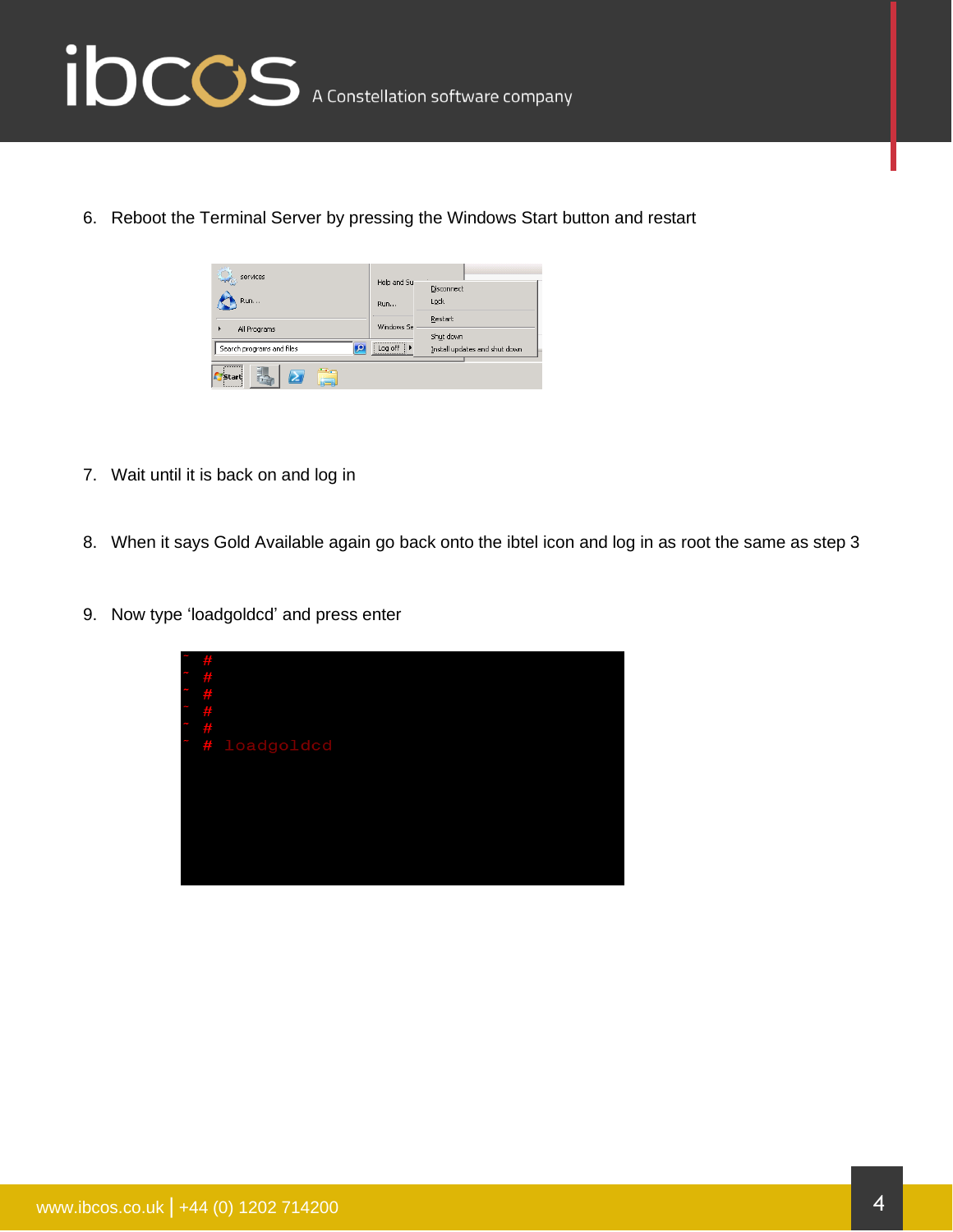

10. You will be asked if you wish to continue, press Y to continue and N to cancel



11. Select option 2

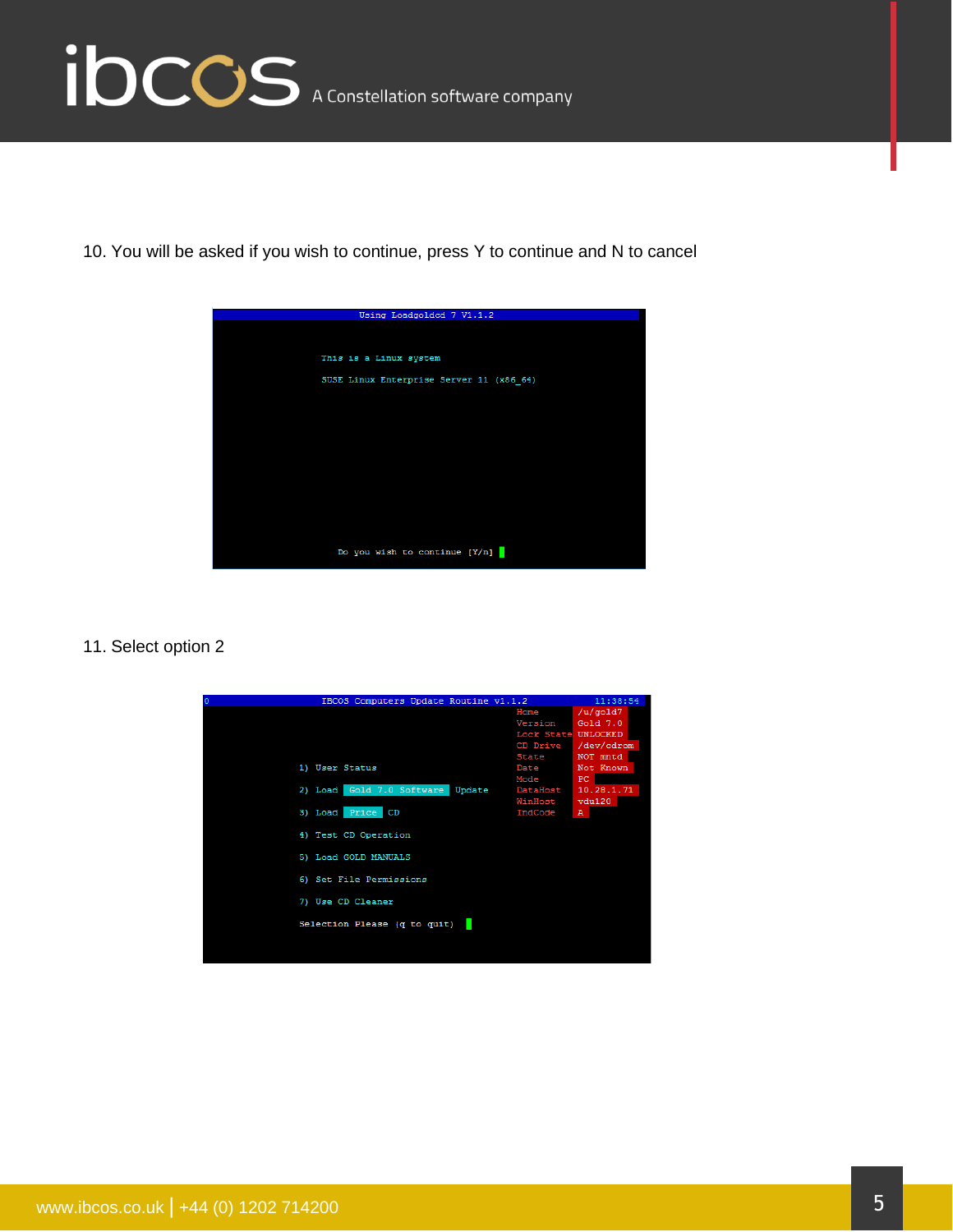## ibccos A Constellation software company

12. Now you will see some screens going through the update process

|                                                                                                                                                                                                                                                                                                                         | hecking for /u/GoldApiServer/GoldAPIServer.exe<br>old API Server status -e<br>unused<br>ending incremental file list                                                                                                                                                                                                        |
|-------------------------------------------------------------------------------------------------------------------------------------------------------------------------------------------------------------------------------------------------------------------------------------------------------------------------|-----------------------------------------------------------------------------------------------------------------------------------------------------------------------------------------------------------------------------------------------------------------------------------------------------------------------------|
|                                                                                                                                                                                                                                                                                                                         | hecking for /opt/mono/bin/mono                                                                                                                                                                                                                                                                                              |
| Records Read:<br>Total Records: 2525                                                                                                                                                                                                                                                                                    | [+] Using Database MySql and Connection String Server=localhost;Database=company<br>001;Uid=root;Pwd=tgrzon<br>[+] Task completed.<br>checking for /opt/mono/bin/mono<br>checking for /u/GoldApiServer/GoldAPIServer.exe<br>Gold API Server startingnohup: appending output to 'nohup.out'<br>done<br>-е                    |
| Sql Sync Progress -                                                                                                                                                                                                                                                                                                     | ource Code:<br>http://github.com/schambers/fluentmigrator<br>sk For Help:<br>http://groups.google.com/group/fluentmigrator-google-group                                                                                                                                                                                     |
| Windows Share<br>TEST SUCCESSFUL<br>continuing<br>chmod: changing permissions of '/u/gold/w': Permission denied<br>Check Files for Updating<br>Cmp. 4/Al1                                                                                                                                                               | YOU MUST REBOOT AFTER THE UPDATE<br>eleting old files from system<br>elete Stage Finished<br>NFO: Upgrading files - see /var/log/gold upgrade.log for details<br>Jasons Company                                                                                                                                             |
| stopping background users<br>Shutting down IBCOS gold Poster Daemon<br>/u/gold/libs/NM PST7.DBR is not running<br>Shutting down IBCOS gold Socket Daemon<br>gold socket keepalive.sh is not running<br>/u/gold/libs/IP SRVR.DBR is not running<br>Load Gold 7.0 Update<br>About to copy files to /u/gold from /opt/gold | u3/gold7 syn/lm/synd: LM daemon not running<br>top mysql<br>hutting down service MySQL<br>done<br>ilesystem Mounted using CIFS<br>ilesystem /u/gold/w mounted. Checking R/W status<br>rite and read successful<br>opied /usr/ibdata/gold_system to /u/gold/w/ibdata<br>POSTER, CRON and<br><b>GOLD SERVICES ALL STOPPED</b> |
| Windows Share<br><b>TEST SUCCESSFUL</b><br>continuing<br>chmod: changing permissions of '/u/gold/w': Permission denied<br>Gold was already locked Reason not given<br>Gold NOW locked                                                                                                                                   | hutting down gold xfServerPlus :<br>old XF Services stopped<br>top gold poster<br>hutting down IBCOS gold Poster Daemon<br>u/gold/libs/NM PST7.DBR is not running<br>top gold synd<br>sing /u/gold : /u3/gold7 syn/lm/synd<br>hutting down Synergy Licence Manager Daemon                                                   |
| copied /usr/ibdata/gold system to /u/gold/w/ibdata                                                                                                                                                                                                                                                                      | fServerPlus will be on PORT 2356<br>hutting down gold xfServer:                                                                                                                                                                                                                                                             |

13. When it has finished you will see the #, type 'reboot'. The ibtel screen may close or freeze, this is normal and you can close it with the cross. You will need to wait a few minutes for it to restart before the next step.

| login: root                    |  |  |  |
|--------------------------------|--|--|--|
| ord:                           |  |  |  |
|                                |  |  |  |
| ave mail.                      |  |  |  |
| Computers Ltd (On SLES 11 SP2) |  |  |  |
| # reboot                       |  |  |  |
|                                |  |  |  |
|                                |  |  |  |
|                                |  |  |  |
|                                |  |  |  |
|                                |  |  |  |
|                                |  |  |  |
|                                |  |  |  |
|                                |  |  |  |
|                                |  |  |  |
|                                |  |  |  |
|                                |  |  |  |